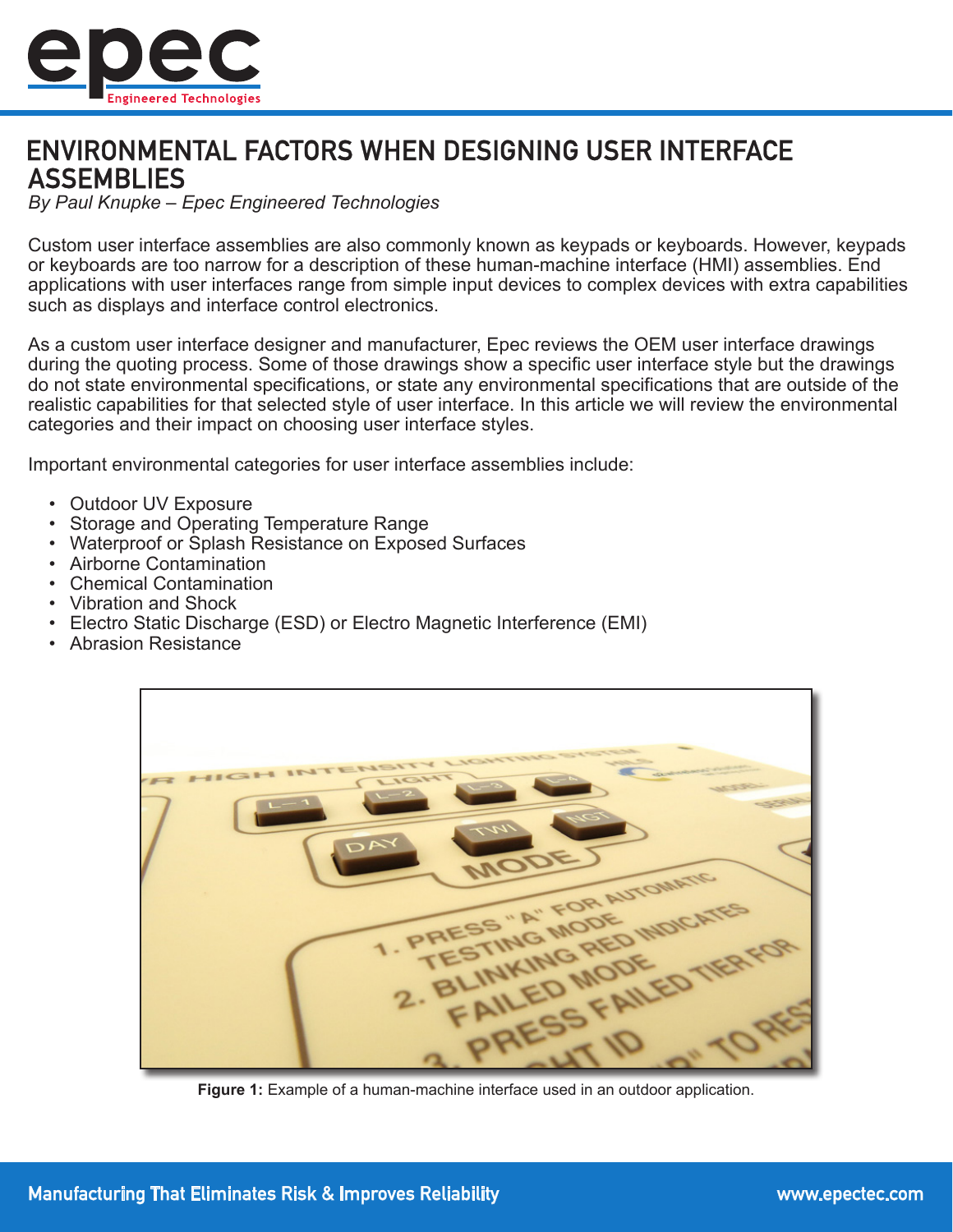

## **Outdoor UV Exposure**

Common plastic films used in graphic overlays on user interfaces are polyester and polycarbonate. Both films are not intended for long term exposure to outdoor UV (sunlight). UV causes yellowing and attacks the plasticizers that cause brittleness. Graphic overlays have to flex during usage in user interfaces and will quickly fracture after UV exposure. UV hardcoats are available from plastic film manufactures that adds abrasion resistance and various textures to the surface but do not filter UV.

One specialty film rated for UV exposure is a polyvinyl fluoride and polycarbonate composite but is not stocked by plastic film distributors because of large minimum buys from the manufacture and long lead times. Besides the problem with availability, this specialty film curls and is difficult to process during printing, cutting and laminating.

### **Storage and Operation Temperature Range**

Almost all user interface assemblies operating in a limited temperature range such as an office or laboratory can perform as intended. Extended temperature ranges start to limit choices on adhesives, electronic component selection, and plastic films used in some user interface styles. For example, plastic films and pressure sensitive acrylic adhesives become very brittle at temperatures below freezing.

Plastic films and adhesives have to flex when switch areas are pressed. High force is required at very low temperatures to flex these layers to operate switches.

Acrylic adhesive can fracture and fail when frozen and flexed. Acrylic adhesive sheer and peel strength decreases rapidly as the ambient temperature is below freezing.

Effects of very low temperature accumulate with exposure time. Storage and operating temperatures above 65°C soften acrylic adhesives where the adhesive will "flow", move under pressure or stress that may cause visible bubbles on exterior surfaces. High storage and operating temperatures accelerate some chemical processes such as oxide formation or silver migration.

#### **Waterproof or Splash Resistance on Exposed Surfaces**

User interfaces that must withstand splashing or be completely waterproof on exposed surfaces require sealing the exposed edges. Seals must be compliant over temperature range, shock and vibration. Atmospheric pressure difference between the inside and outside of the application may cause pooled moisture entering the smallest void in the seal.

Graphic overlays without any through holes in the front surface provide a good surface seal but any exposed edges are a weak point.

Pooled liquid on an exterior surface or edge can freeze if the temperature drops below freezing. Ice formation can further weaken seal areas due to expansion. Unfortunately, liquid entry into a user interface may include dissolved contaminates that could cause user interface failure over time.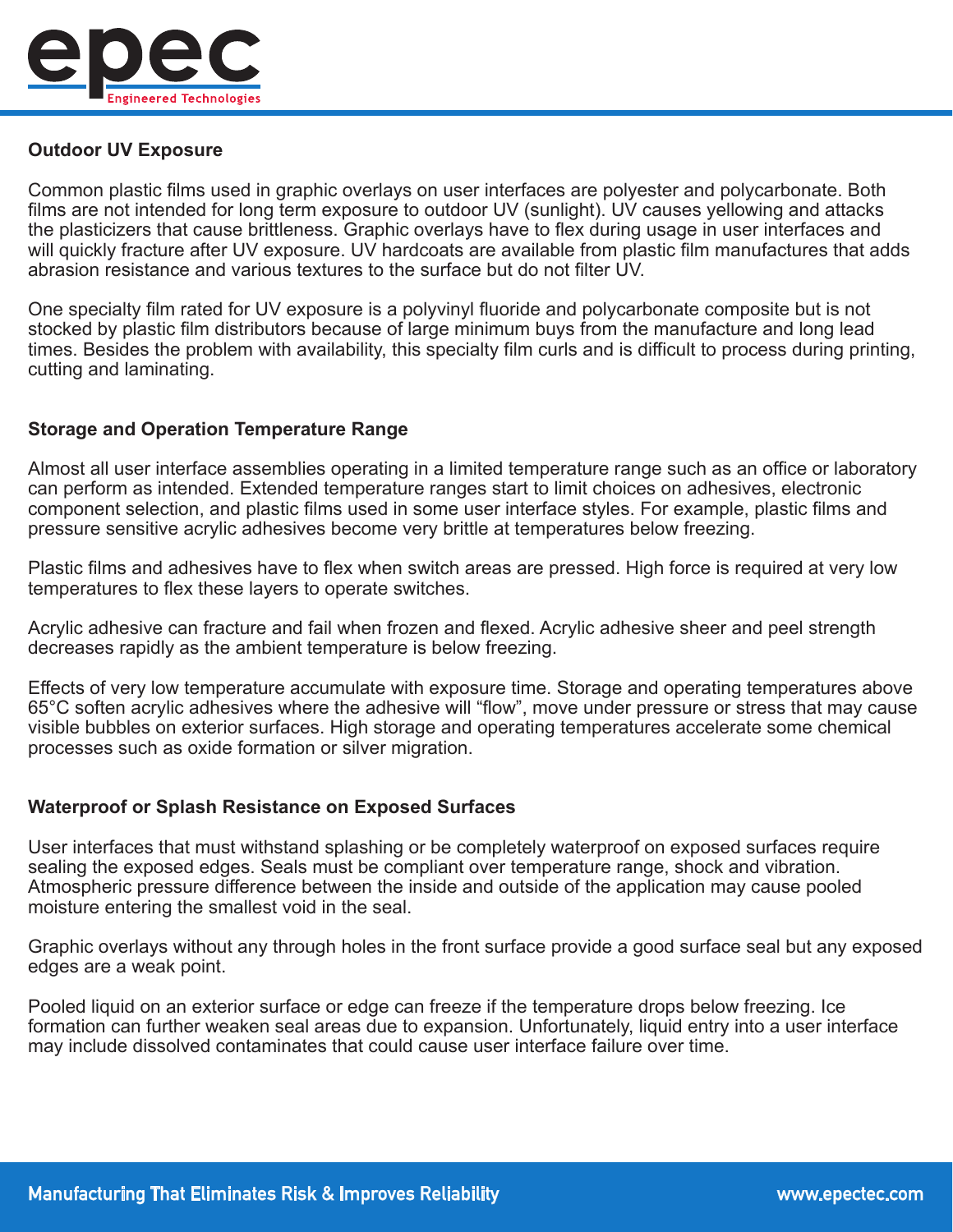



**Figure 2:** Example of a water resistant user interface assembly.

## **Airborne Contamination**

Airborne contamination in a user interface is similar to liquid entering the user interface mentioned above. Airborne contamination contains dust and dirt that are generally nonconductive.

When airborne contamination enters the area where the switch surfaces are located, the nonconductive contamination will cause switch deterioration such as increased contact bounce, intermittent switch closure or open switches. Airborne contamination can enter a user interface from the front, sides or rear of the assembly. Unless the assembly is 100 percent environmentally sealed, the assembly breathes during switch presses or atmospheric pressure changes. Of all of the environmental factors, airborne contamination is overlooked most by designers.

#### **Chemical Contamination**

Chemical contamination can cause obvious problems to exposed surfaces. Chemical contamination can take the form of unintended chemical splashes on the surfaces or intended exposure to common cleaning products. Chemical contamination can degrade exterior surfaces such as graphic overlay plastic film or exposed pressure sensitive adhesive at the peripheral edges of the assembly. Chemical contamination can degrade the switch contact surfaces and eventually cause catastrophic electrical failure if there is an entrance path to the switch contact surfaces.

#### **Vibration and Shock**

Vibration and shock are obvious concerns for portable or military equipment. User interface assemblies are usually low mass devices and are less susceptible to vibration and shock. However, attached hardware and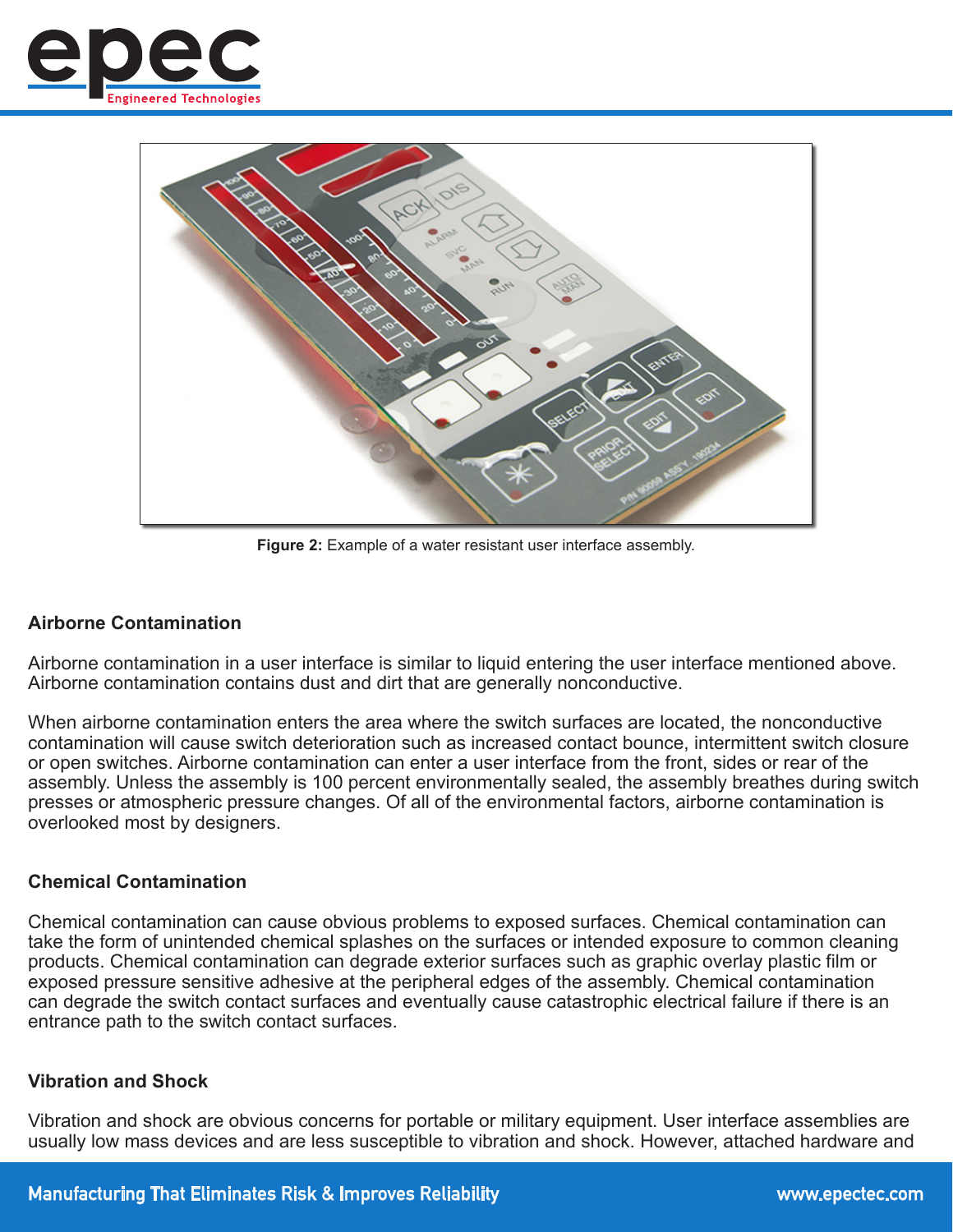

connectors are easily overlooked as problem areas. Many times the connector and cable assembly that plugs into the user interface can cause connector damage on the user interface assembly when subjected to vibration and shock.



**Figure 3:** Example of a user interface assembly inside an environmental chamber.

## **Electro Static Discharge (ESD) or Electro Magnetic Interference (EMI)**

ESD and EMI requirements apply to the complete application, not to just part of the application such as the user interface assembly. The only practical test method and attendant specification applies to the complete application assembly. ESD or EMI testing on the user interface assembly has little relationship to testing the complete application. However, user interface design can foster successful results but must be performed with an understanding of both the user interface assembly and the complete application.

Some styles of user interfaces are more capable of meeting ESD or EMI than other styles. Solid metal shields with proper electrical bonding to the chassis are a must. Printed silver grids or peripheral ESD "rings" on plastic film do not perform well for ESD and are virtually useless for EMI. Metal shields must be flexible when used with switches to preserve tactile feel for end users.

## **Abrasion Resistance**

Most user interface exterior surfaces are also visual surfaces to end users. Abrasion can occur when harder surfaces come in contact with softer surfaces, such as fingernails against soft display windows or gloves contaminated with grit is pressed against a graphic overlay. Dirt and grit can also damage any sliding surface such as a rubber keytop and a bezel around a keypad.

Common approaches to minimizing abrasion damage include material selection, adding UV hardcoats to plastic film, and polyurethane coatings on molded keytops on rubber keypads.